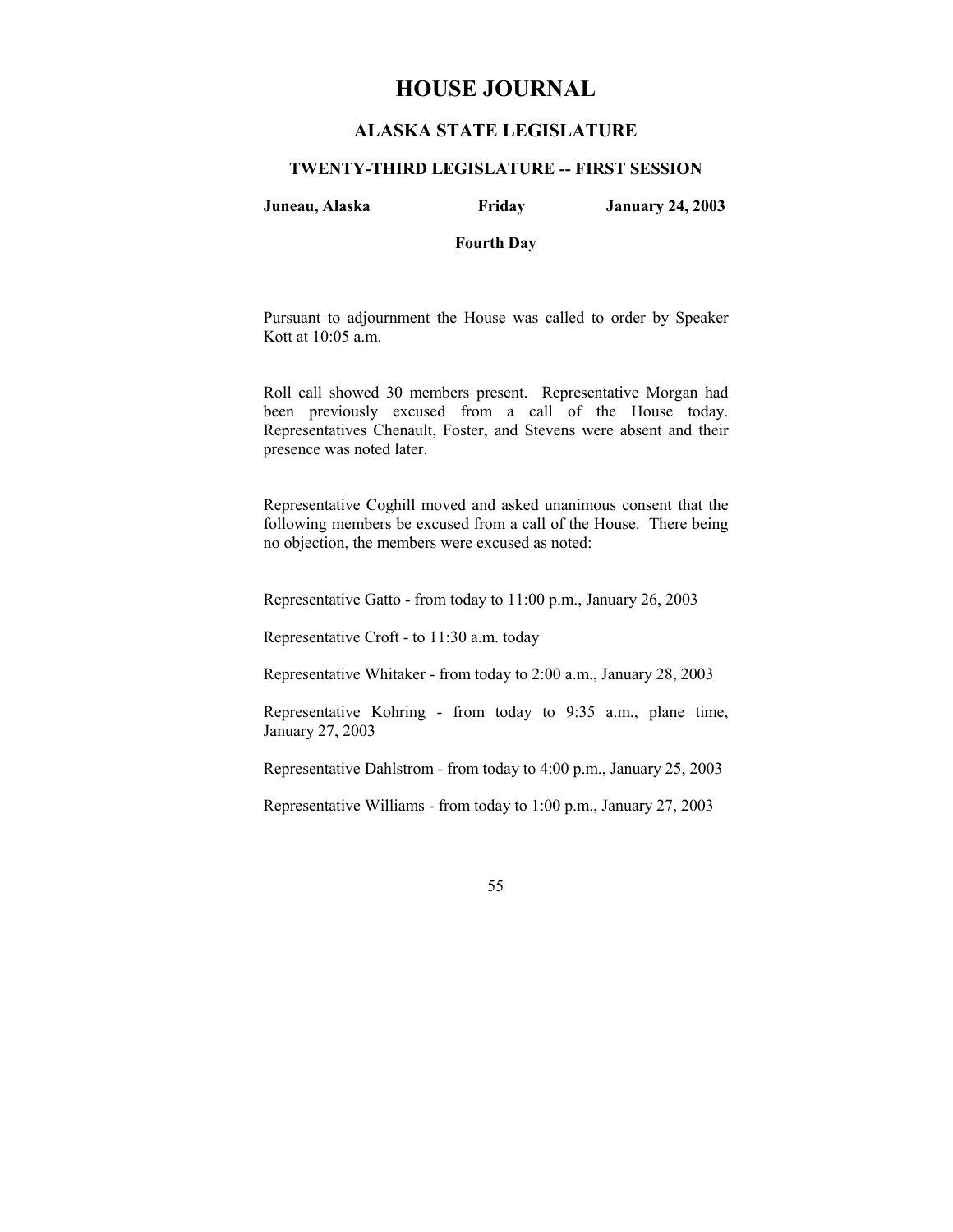The invocation was offered by the Chaplain, The Reverend Kathleen Wakefield of The Church of the Holy Trinity. Representative Coghill moved and asked unanimous consent that the invocation be spread on the journal. There being no objection, it was so ordered.

God of all peoples, as we come to the end of the first week of this new legislative session, we ask You to continue to spread Your grace on these, Your servants. They have long days and difficult decisions ahead--please bless them with patience, perseverance, generosity, and courtesy. Help them listen to each other and to those who will come to them for assistance. And grant them true sensitivity towards the poor, the hungry, and the vulnerable--those most in need of their work and their care. Amen.

The Pledge of Allegiance was led by Representative Kerttula.

# **CERTIFICATION OF THE JOURNAL**

Representative Coghill moved and asked unanimous consent that the journal for the first, second, and third legislative days and Senate and House Joint Journal Supplement No. 1 be approved as certified by the Chief Clerk. There being no objection, it was so ordered.

# **OATH OF OFFICE**

Speaker Kott appointed Representatives McGuire and Kerttula to escort Peggy Wilson to the rostrum.

Speaker Kott administered the oath of office to Peggy Wilson, District 2.

\*\*The presence of Representative Chenault was noted.

# **MESSAGES FROM THE SENATE**

A message dated January 21, 2003, was received stating the Senate has accepted the invitation to meet in joint session in the House Chamber at 7:00 p.m., January 23 to hear the Governor's State of the State and Budget messages.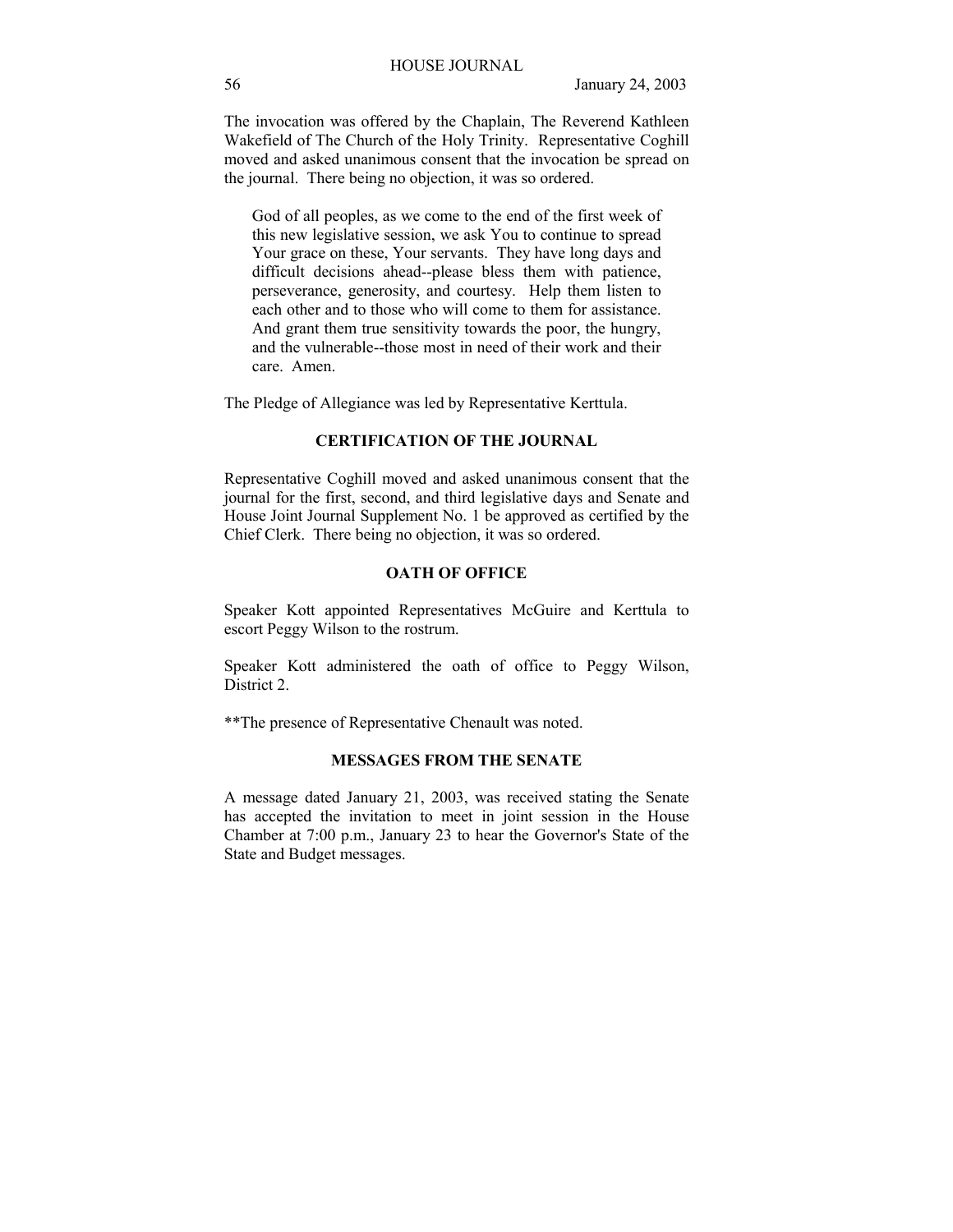A message dated January 24, 2003, was read stating the Senate has accepted the invitation to meet in joint session in the House Chamber at 11:00 a.m., March 5 to hear the State of the Judiciary address by Chief Justice Dana Fabe.

### **COMMUNICATIONS**

Letters dated January 22, 2003, were received from Dana Fabe, Chief Justice of the Alaska Supreme Court, stating she has nominated the following public members to serve on the Select Committee on Legislative Ethics:

 Dennis "Skip" Cook Shirley McCoy

The Speaker referred the appointments to the Judiciary Committee.

The following were received:

Dept. of Administration Division of Retirement and Benefits Comprehensive Annual Financial Report Fiscal Year Ended June 30, 2002 Public Employees' Retirement System Teachers' Retirement System

Dept. of Environmental Conservation Office of the Commissioner Oil and Other Hazardous Substances Pollution Control Amendments to 18 AAC 75 (as required by AS 46.03.758) January 21, 2003

 Division of Spill Prevention and Response Oil and Hazardous Substance Release Prevention and Response Fund Biennial Report, Fiscal Year 2001-2002 January 2003 (as required by AS 46.08.060)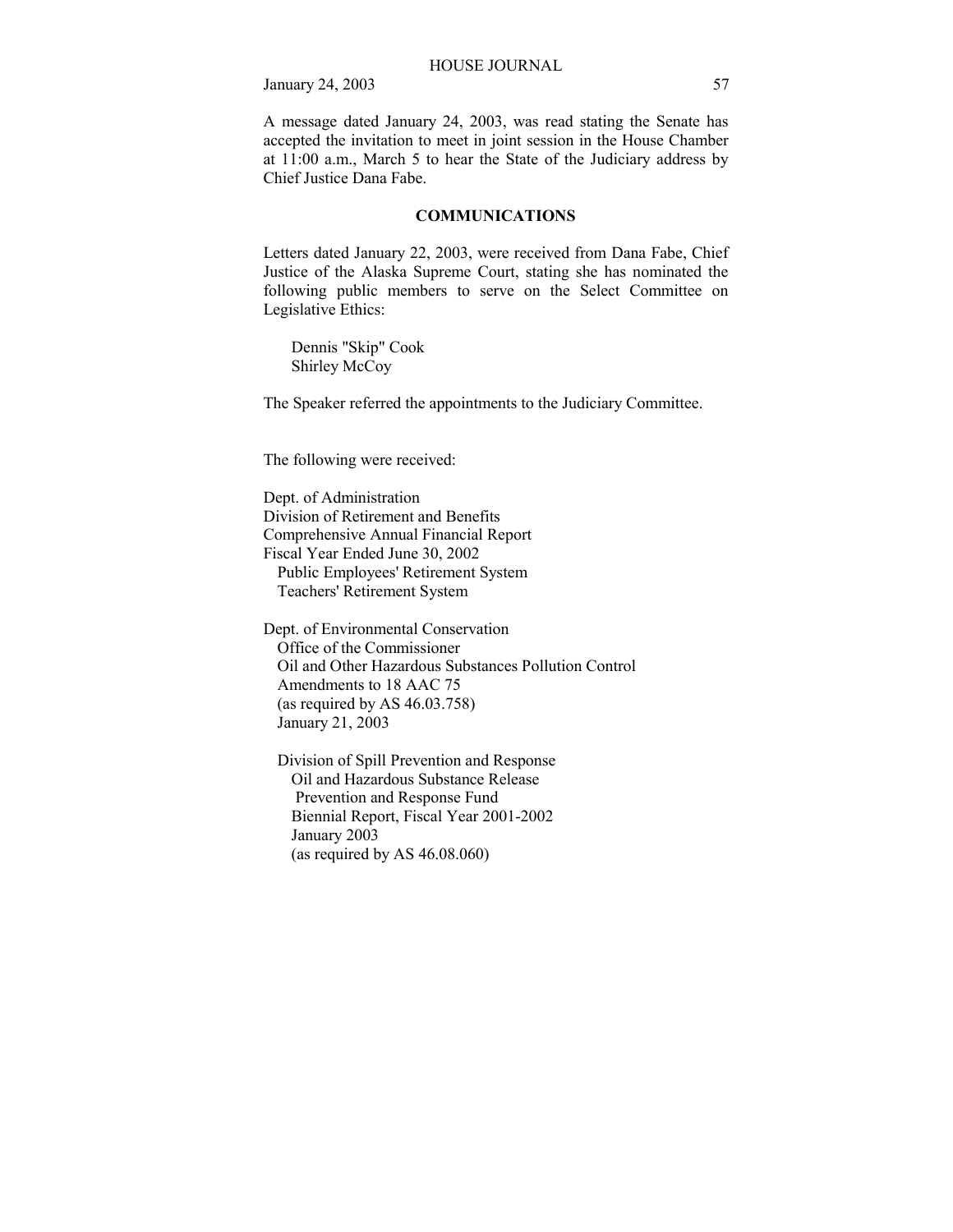Underground Storage Tank Revolving Fund Annual Report, Fiscal Year 2002 January 21, 2003 (as required by AS 46.03.410)

Dept. of Transportation & Public Facilities Office of the Commissioner FY 2003 Spending Plan for the International Airport Revenue Bond Construction Fund (as required by AS 37.15.420)

Legislative Affairs Agency Division of Legal and Research Services Report Listing Alaska Statutes with Delayed Repeals or Delayed Amendments and Examining Court Decisions and Opinions of the Attorney General Construing Alaska Statutes (as required by AS 24.20.065)

The following were received from:

Division of Legislative Audit Legislative Budget & Audit Committee (as required by AS 24.20.311)

 2002 Annual Report, Unabridged 2002 Annual Report, Condensed

\*\*The presence of Representative Stevens was noted.

# **INTRODUCTION OF CITATIONS**

The following citations were introduced and referred to the Rules Committee for placement on the calendar:

Honoring - Jean Burand By Representative Foster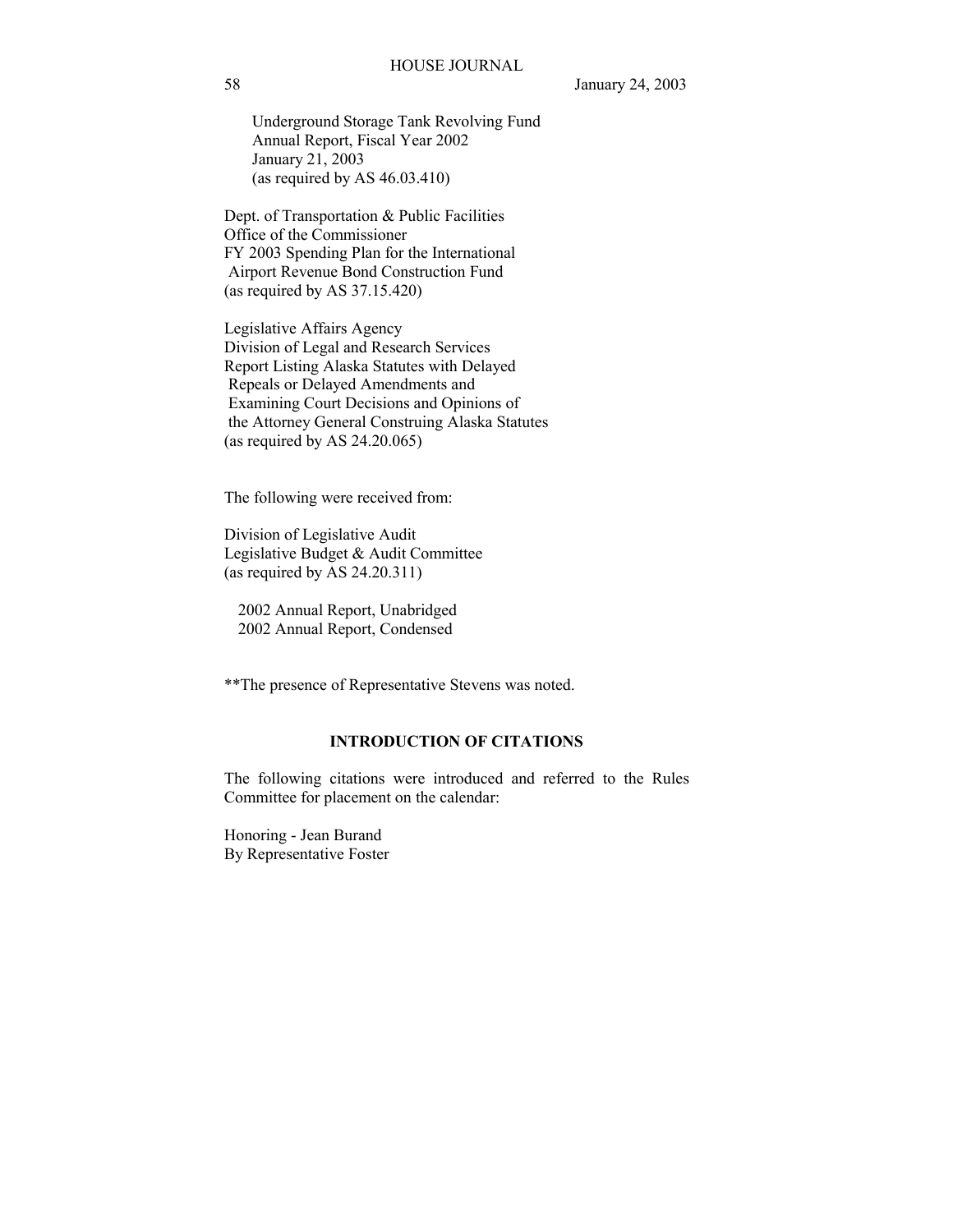Commemorating - Dr. Martin Luther King, Jr. Day By Senator Davis

Honoring - Mahala Ashley Dickerson By Senator Davis

In Memoriam - Sven Haakanson, Sr. By Representative Stevens; Senator Austerman

In Memoriam - Margaret "Peggy" Sutliff By Representative Stevens; Senator Austerman

In Memoriam - Mrs. Charlie Berkley By Senator Davis

In Memoriam - Eula Cleveland By Senator Davis; Representative Gara

In Memoriam - Gail Dorr By Senator Davis

In Memoriam - Mrs. Iola K. Banks By Senator Davis

In Memoriam - Roscoe Wyche, Jr. By Senator Davis; Representative Gara

# **INTRODUCTION, FIRST READING, AND REFERENCE OF HOUSE RESOLUTIONS**

#### **HJR 6**

HOUSE JOINT RESOLUTION NO. 6 by the House Special Committee on Oil & Gas:

Urging the United States Congress to pass legislation to open the coastal plain of the Arctic National Wildlife Refuge, Alaska, to oil and gas exploration, development, and production.

was read the first time and referred to the House Special Committee on Oil & Gas and the Resources Committee.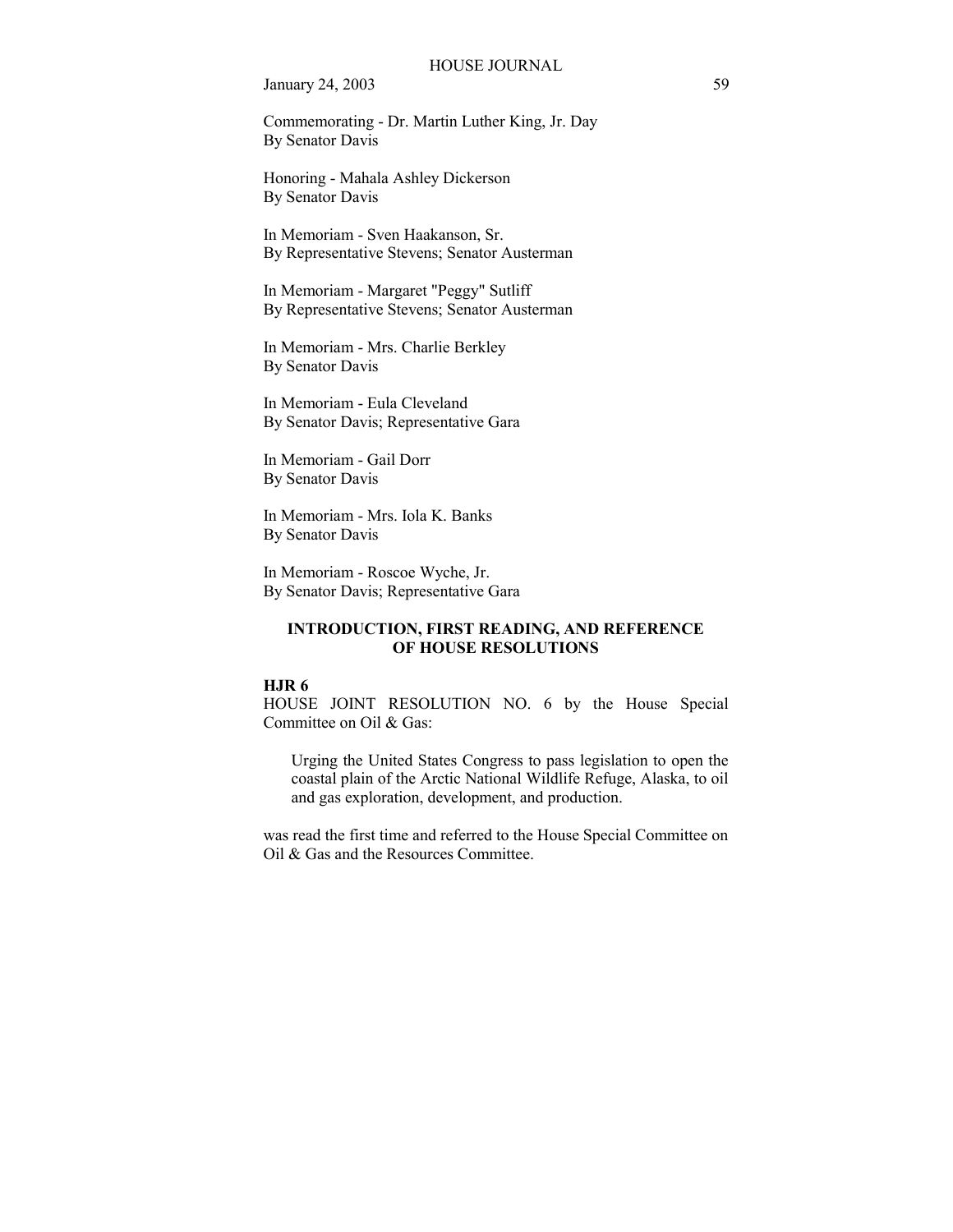# **INTRODUCTION, FIRST READING, AND REFERENCE OF HOUSE BILLS**

# **HB 61**

HOUSE BILL NO. 61 by Representatives Chenault, Kohring, and Wolf, entitled:

"An Act establishing an exploration and development incentive tax credit for persons engaged in the exploration for and development of less than 150 barrels of oil or of gas for sale and delivery without reference to volume from a lease or property in the state; and providing for an effective date."

was read the first time and referred to the House Special Committee on Oil & Gas and the Resources and Finance Committees.

### **HB 62**

HOUSE BILL NO. 62 by Representative Harris, entitled:

"An Act relating to construction, plumbing, mechanical, electrical, fire safety, and other safety codes adopted by state agencies and municipalities; and providing for an effective date."

was read the first time and referred to the Labor & Commerce Committee.

#### **HB 63**

HOUSE BILL NO. 63 by Representative Berkowitz, entitled:

"An Act relating to filling the vacancy in the office of United States Senator."

was read the first time and referred to the State Affairs and Judiciary Committees.

The following Governor's bills are out of numerical sequence because the numbers were preassigned.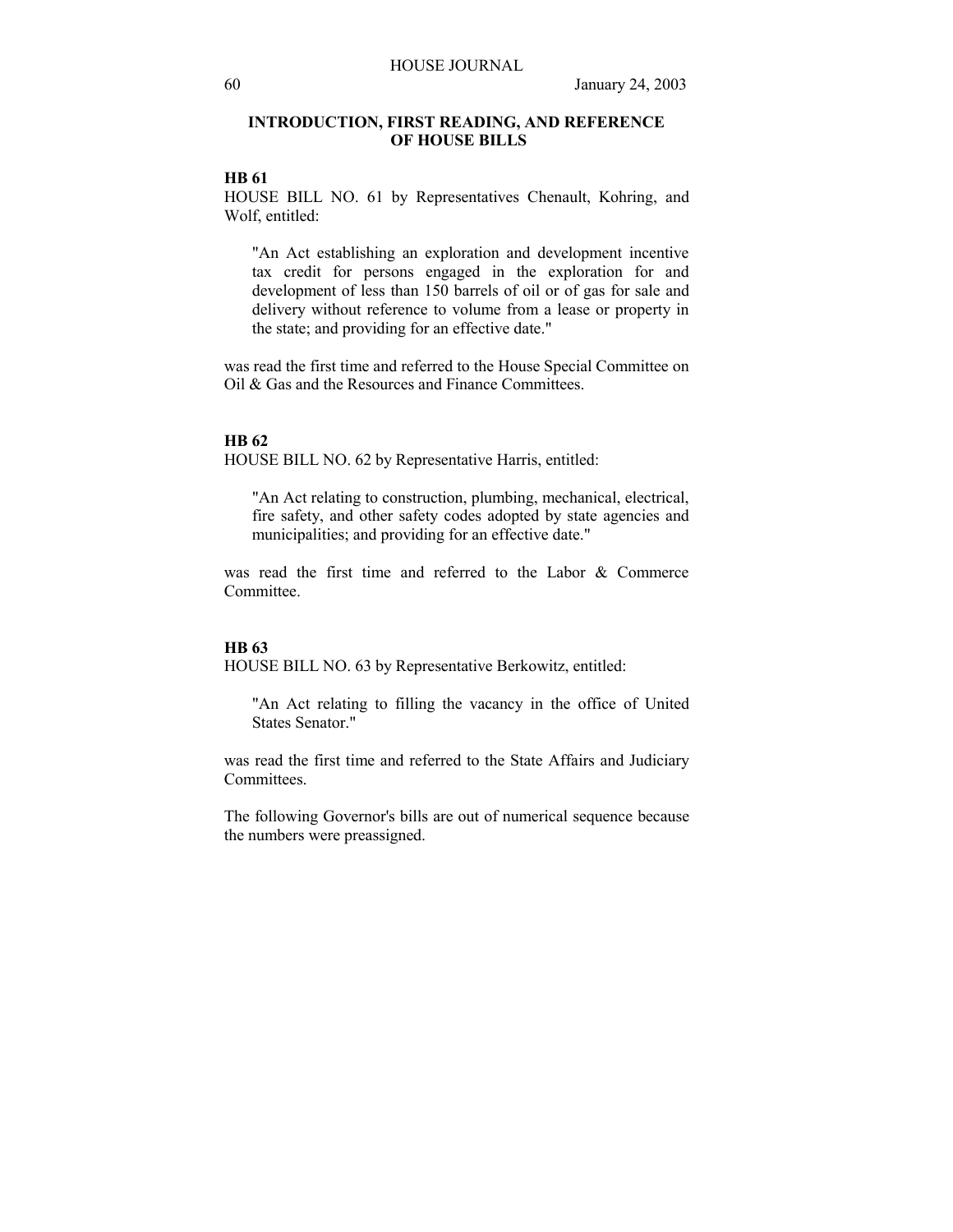#### **HB 75**

HOUSE BILL NO. 75 by the House Rules Committee by request of the Governor, entitled:

"An Act making appropriations for the operating and loan program expenses of state government, for certain programs, and to capitalize funds; making appropriations under art. IX, sec. 17(c), Constitution of the State of Alaska, from the constitutional budget reserve fund; and providing for an effective date."

was read the first time and referred to the Finance Committee.

The Governor's transmittal letter dated January 23, 2003, follows:

#### "Dear Speaker Kott:

AS 37.07.020 required that I submit a budget for the 2004 fiscal year to the Legislature and the public on December 15th of last year. That law also requires that 'bills identical in content' to those I released in December be delivered to the Legislature by the fourth legislative day. The bills delivered today contain the Fiscal Year 2003 operating budget as appropriated by the last Legislature and signed into law by the previous Governor. Again, they provide a useful point of reference for your budget discussions.

This Administration will use the next five weeks to prepare for delivery to you a responsive state budget for fiscal year 2004. Departments are evaluating all services they deliver, using the process set forth in Administrative Order 202. This process includes identification of the intended purpose of all programs, their effectiveness in delivering those results, and the efficiency in which they use public dollars. The goal is to provide a basis upon which reasoned budget decisions may be made that further the goals of my Administration.

I look forward to working closely with this Legislature to jointly craft a responsive state budget that efficiently provides Alaska residents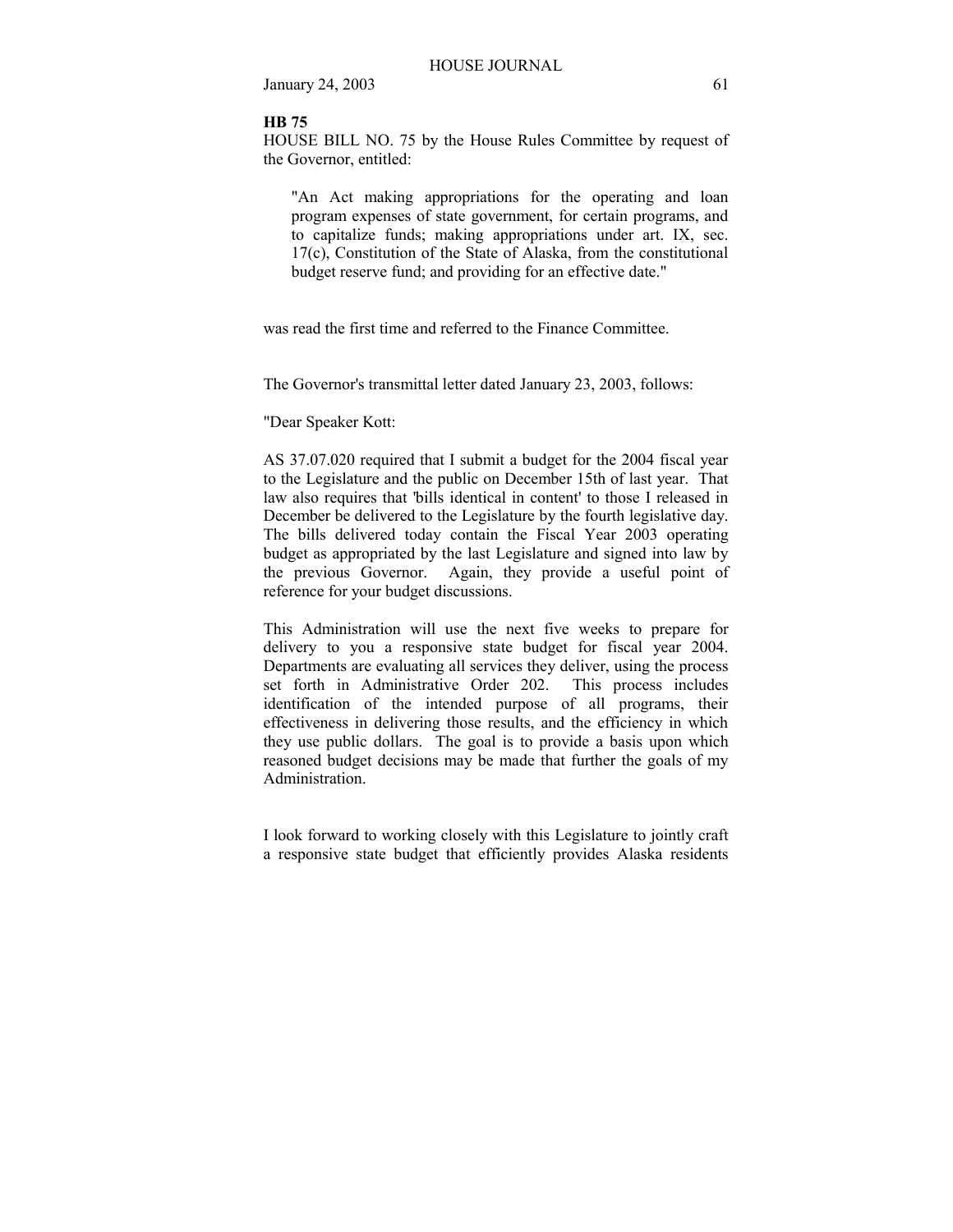essential state services at a cost that the state can afford over the longterm.

> Sincerely, /s/ Frank H. Murkowski Governor"

Administrative Order No. 202 was attached.

# **HB 76**

HOUSE BILL NO. 76 by the House Rules Committee by request of the Governor, entitled:

"An Act making appropriations for the operating expenses of the state's integrated comprehensive mental health program; and providing for an effective date."

was read the first time and referred to the Finance Committee.

The Governor's transmittal letter for HB 75 applies to HB 76.

A letter dated January 23, 2003, with an accompanying spreadsheet, to the Alaska Mental Health Trust Authority from Cheryl Frasca, Director, Office of Management and Budget, was attached (as required by AS 37.14.003) and is on file in the Chief Clerk's office.

\*\*The presence of Representative Foster was noted.

# **UNFINISHED BUSINESS**

Representative Coghill moved that the House confirm the appointment of Representatives Rokeberg and Kapsner, and Representatives Heinze and Kerttula (Alternates) to the Select Committee on Legislative Ethics.

The question being: "Shall the House confirm the appointment of Representatives Rokeberg and Kapsner, and Representatives Heinze and Kerttula (Alternates) to the Select Committee on Legislative Ethics?" The roll was taken with the following result: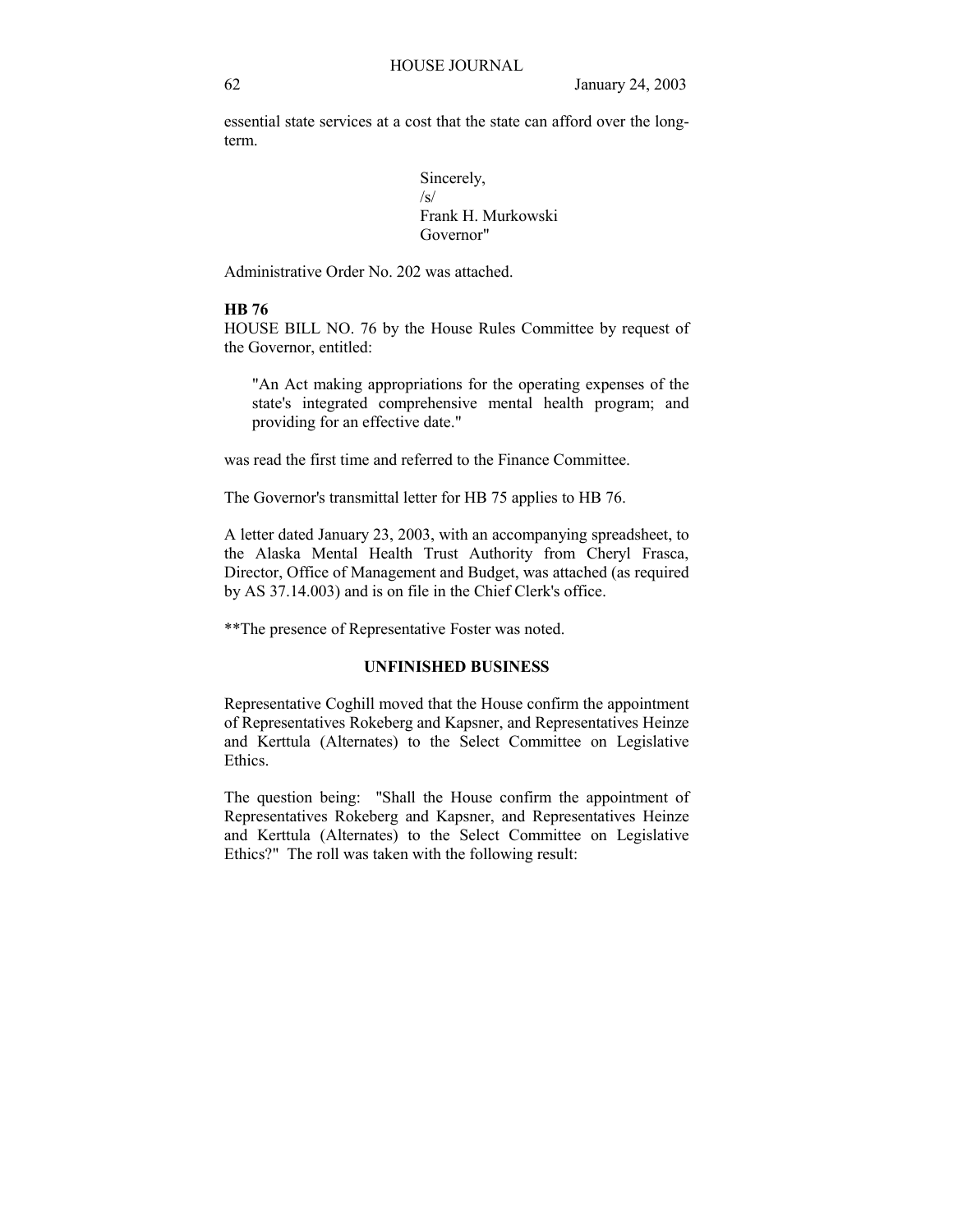Select Committee on Legislative Ethics Confirm - Representatives Rokeberg, Kapsner Representatives Heinze, Kerttula (Alternates)

# **YEAS: 33 NAYS: 0 EXCUSED: 7 ABSENT: 0**

Yeas: Anderson, Berkowitz, Chenault, Cissna, Coghill, Crawford, Fate, Foster, Gara, Gruenberg, Guttenberg, Harris, Hawker, Heinze, Holm, Joule, Kapsner, Kerttula, Kookesh, Kott, Lynn, Masek, McGuire, Meyer, Moses, Rokeberg, Samuels, Seaton, Stevens, Stoltze, Weyhrauch, Wilson, Wolf

Excused: Croft, Dahlstrom, Gatto, Kohring, Morgan, Whitaker, Williams

And so, the appointments were confirmed.

The Chief Clerk will notify the Senate.

Representative Coghill moved and asked unanimous consent that the House recess for a meeting of the Committee on Committees. There being no objection, the House recessed at 10:24 a.m.

#### **AFTER RECESS**

The Speaker called the House back to order at 10:37 a.m.

#### **UNFINISHED BUSINESS**

The Speaker changed the referral for the confirmation of Commissioner Designee Blatchford, Department of Community & Economic Development from the Labor & Commerce Committee to the Community & Regional Affairs Committee.

The Speaker stated that, without objection, the House would revert to:

# **REPORTS OF SPECIAL COMMITTEES**

The following report of the Committee on Committees, dated January 24, 2003, was received submitting an amendment to the January 21, 2003, report (page 11):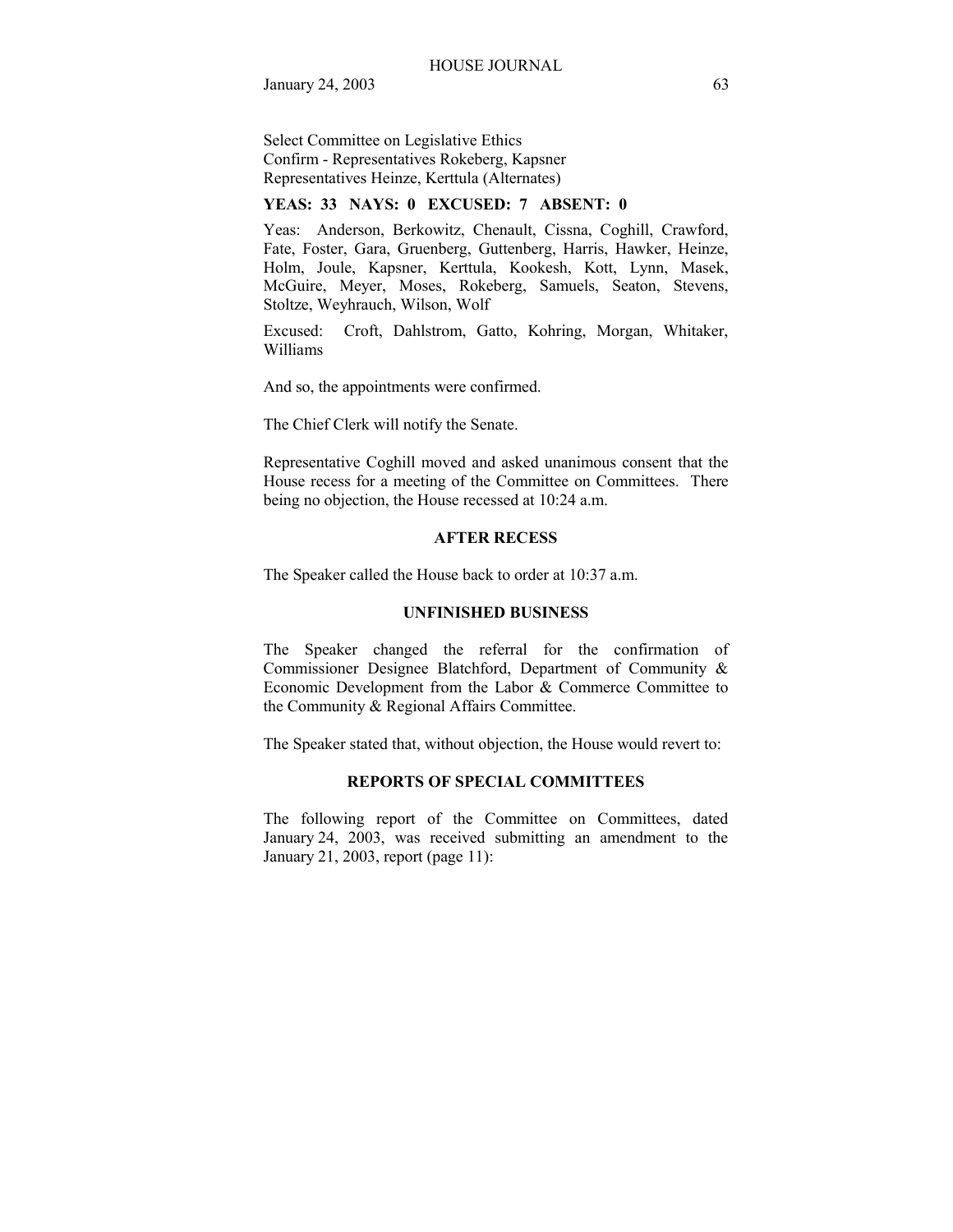Transportation: Holm and Masek, Co-chairs

House Special Committee on Economic Development, International Trade, and Tourism: Dahlstrom replaces Morgan

Legislative Budget & Audit Committee: Joule, Alternate

The report was signed by Representative Kott, Chair; and Representatives Coghill, Rokeberg, Harris, Berkowitz, and Kerttula

Representative Coghill moved and asked unanimous consent that the House adopt the Committee on Committees Report as amended. There being no objection, it was so ordered.

# **UNFINISHED BUSINESS**

Representative Coghill moved and asked unanimous consent that the following members be excused from a call of the House. There being no objection, the members were excused as noted:

Representative Fate - from 6:00 p.m., January 30 to 10:00 p.m., February 2, 2003

Representative Anderson - from 12:55 p.m., January 24 to 10:00 p.m., January 26, 2003; and from 7:30 p.m., January 31 to 10:00 p.m., February 2, 2003

Representative Berkowitz - from 12:55 p.m., January 24 to 10:00 p.m., January 26, 2003

Representative Cissna - from 7:00 a.m., January 25 to 11:00 p.m., plane time, January 26, 2003

Representative Joule - from noon, February 3 to 1:00 p.m., February 6, 2003

Representative Dahlstrom - from 7:30 a.m., January 29 to plane time, p.m., January 29, 2003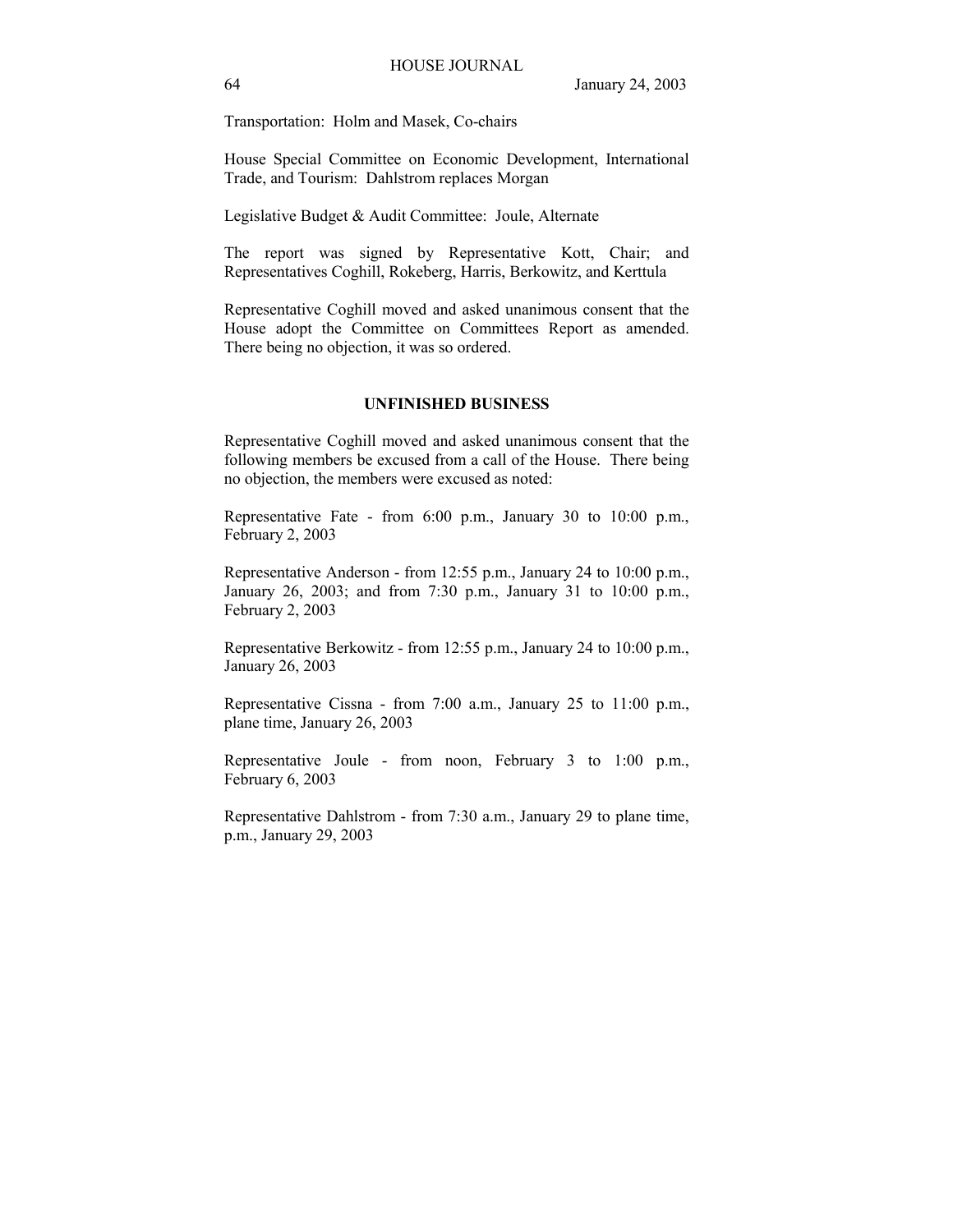Representative Meyer - from 7:00 a.m., January 31 to 10:00 p.m., February 3, 2003

Representative Wolf - from 7:00 a.m., January 31 to 10:00 p.m., February 3, 2003

Representative Samuels - from noon, February 7 to 11:00 a.m., plane time, February 10, 2003

# **HCR 2**

Representative Holm added his name as cosponsor to:

HOUSE CONCURRENT RESOLUTION NO. 2

Relating to the extension of the Alaska Railroad to Fort Greely to serve the anti-ballistic missile launch facility.

### **HB 8**

Representative Gara added his name as cosponsor to:

# HOUSE BILL NO. 8

"An Act relating to establishing a data base of residential telephone customers who do not wish to receive telephonic solicitations, providing that the data base be compiled at no cost to the customers, requiring paid telephonic sellers to purchase the data base, requiring telephonic sellers to identify themselves, and requiring telephonic solicitors who are otherwise exempt from registration as telephonic solicitors to file with the Department of Law and purchase the data base; and providing for an effective date."

### **HB 27**

Representatives Foster, Gatto, Wolf, and Dahlstrom added their names as cosponsors to:

HOUSE BILL NO. 27

"An Act relating to driving while intoxicated; and providing for an effective date."

#### **HB 51**

Representative Meyer added his name as cosponsor to: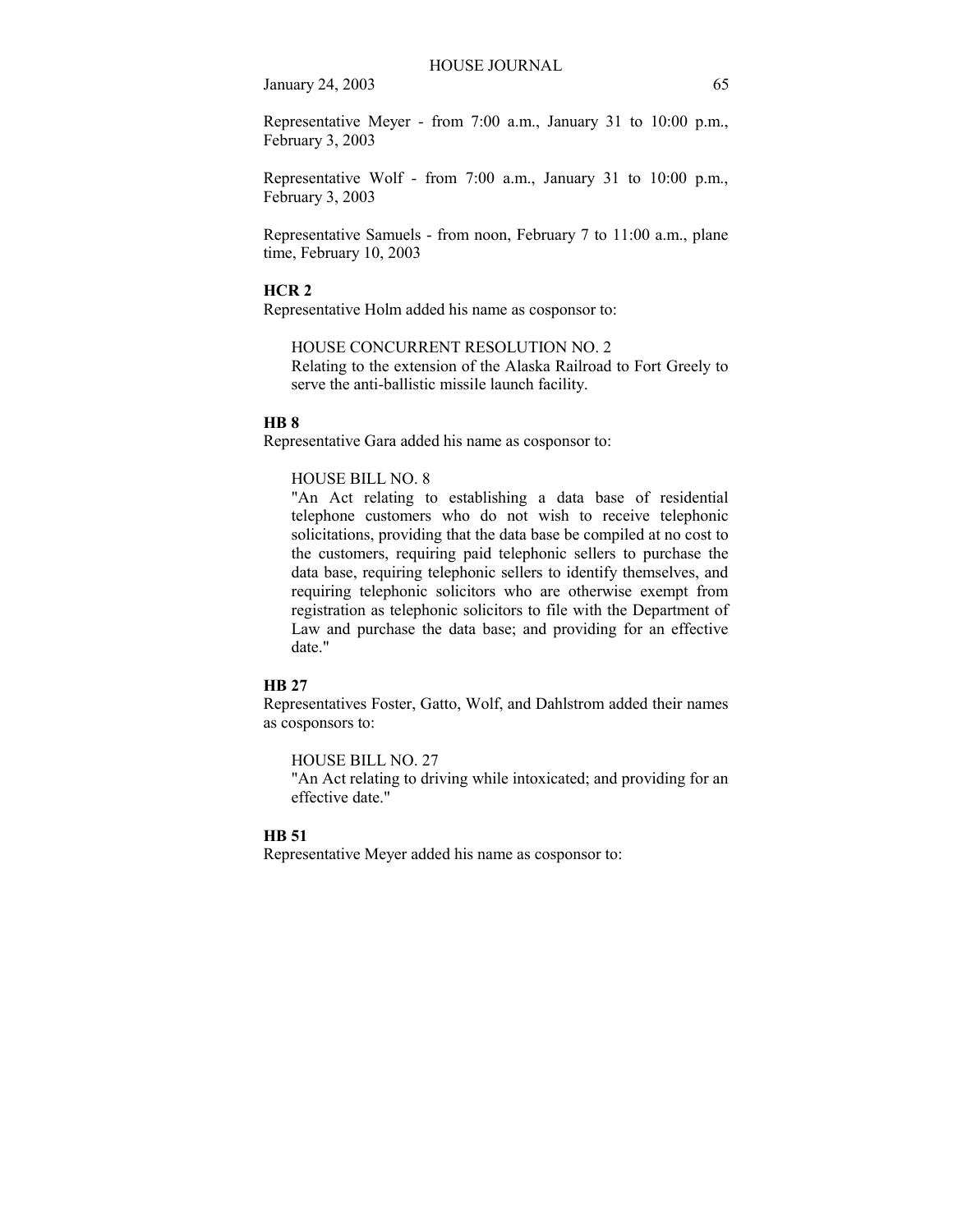HOUSE BILL NO. 51

"An Act requiring pharmacists to include generic drug information on containers in which brand-name prescription drug orders are dispensed."

# **ENGROSSMENT AND ENROLLMENT**

### **HR 1**

The following was engrossed and enrolled, signed by the Speaker and Chief Clerk, and the engrossed and enrolled copies were transmitted to the Office of the Governor at 4:35 p.m., January 23, 2003:

HOUSE RESOLUTION NO. 1

Establishing a House Special Committee on Economic Development, International Trade, and Tourism.

### **HR 2**

The following was engrossed and enrolled, signed by the Speaker and Chief Clerk, and the engrossed and enrolled copies were transmitted to the Office of the Governor at 4:35 p.m., January 23, 2003:

HOUSE RESOLUTION NO. 2 Establishing a House Special Committee on Education.

### **HR 3**

The following was engrossed and enrolled, signed by the Speaker and Chief Clerk, and the engrossed and enrolled copies were transmitted to the Office of the Governor at 4:35 p.m., January 23, 2003:

HOUSE RESOLUTION NO. 3 Establishing a House Special Committee on Fisheries.

# **HR 4**

The following was engrossed and enrolled, signed by the Speaker and Chief Clerk, and the engrossed and enrolled copies were transmitted to the Office of the Governor at 4:35 p.m., January 23, 2003:

HOUSE RESOLUTION NO. 4

Establishing a House Special Committee on Military and Veterans' Affairs.